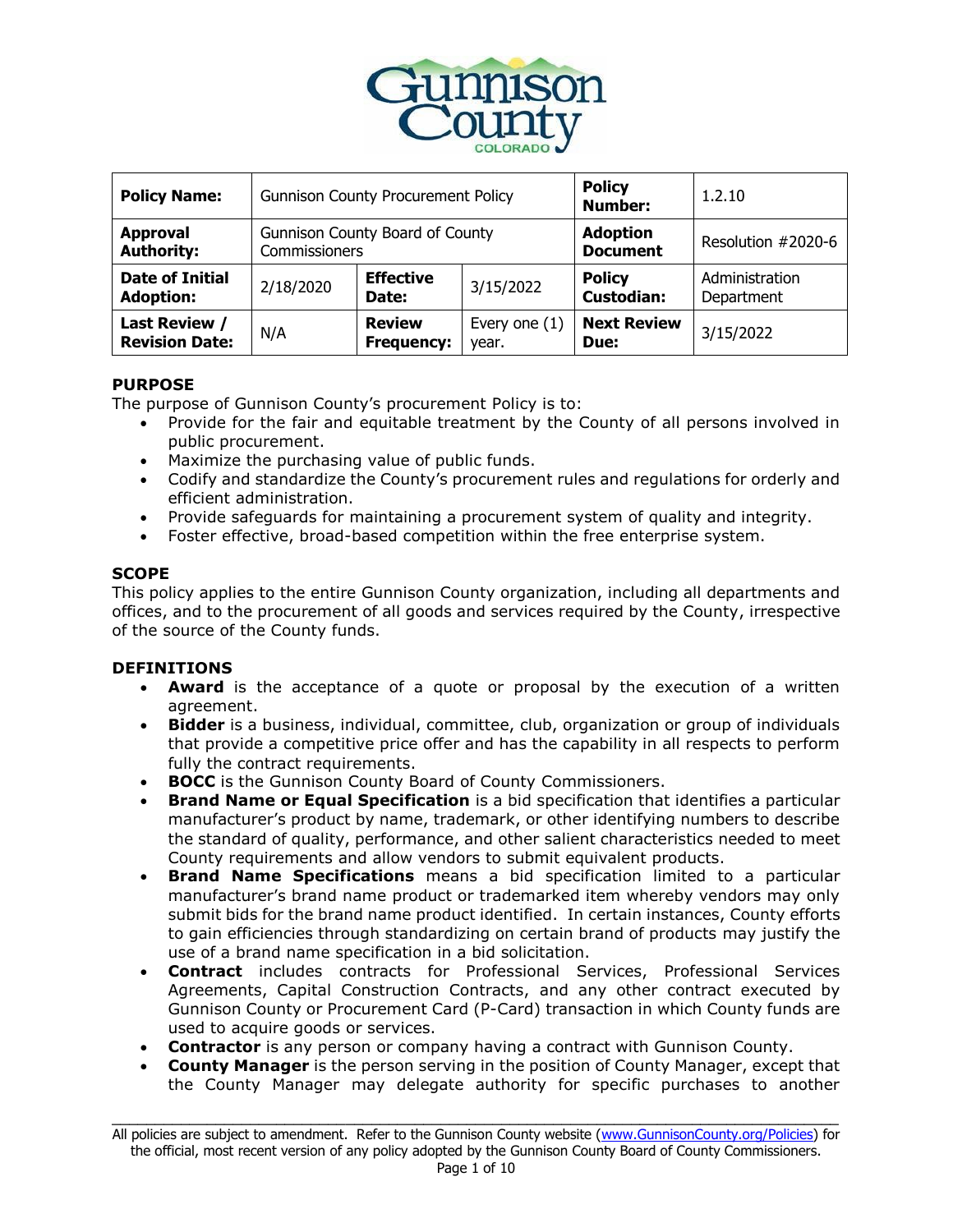employee.

- **Direct or Indirect Participation** is the involvement through decision, approval, disapproval, recommendation, preparation of any part of the purchase request, influencing the content of a specification or standard, rendering of advice, investigation, auditing, or in any other advisory capacity.
- **Financial Interest** is any monetary involvement in a business, employment or prospective employment for which negotiations have begun, an ownership interest in real or personal property, a loan or any other debtor interest, or being an officer in a business. Employees who may serve as a voting member on a non-profit board or commission that receives funding from Gunnison County must recuse themselves from any monetary decisions involving the County.
- **Gratuity** is a payment, loan subscription, advance, deposit of money, service, or anything of more than nominal value, present or promised.
- **Immediate Family** is the spouse, domestic partner, parent, grandparent, child, grandchild, brother, sister, either through blood, adoption or marriage, which includes in- law and step relationships.
- **Invitation for Bid (IFB)** is the process used to solicit bids from qualified vendors for goods or services when complete specifications or specific purchase descriptions are available. The specifications for the items to be procured are not subject to negotiation.
- **Procurement** is the buying, purchasing, renting, leasing, or other acquisition of supplies/services that involve the expenditure of funds or the rendering of any consideration on the part of the County. Though the terms "Procurement" and "Purchasing" are often used interchangeably, "Purchasing" is only one phase of the procurement cycle. Procurement consists of:
	- Planning and scheduling including defining the need, source selection, risk assessment and allocation of resources.
	- Source selection (purchasing) is the process through which qualified providers are identified, solicited, evaluated and selected.
	- Contract administration includes finalization of terms and conditions, payment of invoices, and adherence to identified insurance requirements through contract completion.
- **Procurement Process** is the series of acts of defining requirements, solicitation of sources, issuing bid documents, source selection, preparation and award of contract, and administration of the contract.
- **Request for Information (RFI)** is a written request for contractors to provide nonproprietary product and/or service information. An RFI is issued by the County for the purposes of allowing contractors an opportunity to make representations concerning products they sell or services they render; without any obligation on the part of the County to purchase such goods or services.
- **Request for Proposal (RFP)** is all written documents, whether attached or incorporated by reference, utilized for the solicitation of proposals. An RFP requires a contractor to propose a solution to Gunnison County based on the contractor's interpretation of the RFP specifications and statement of work. The terms of the proposals upon submission are open to negotiation.
- **Request for Qualifications (RFQ)** is the formal process for the County to solicit statements of qualifications of potential service providers allowing potential service providers an opportunity to make representations concerning services they render; without any obligation on the part of the County to purchase such services.
- **Scope of Work (SOW)** describes the specific service requirements and expectations applicable to a contractor concerning particular goods and/or services being procured by the County. The SOW identifies responsibilities of both the County and the Contractor.
- **Services** are the furnishing of labor, time, materials, tools and/or equipment by a

\_\_\_\_\_\_\_\_\_\_\_\_\_\_\_\_\_\_\_\_\_\_\_\_\_\_\_\_\_\_\_\_\_\_\_\_\_\_\_\_\_\_\_\_\_\_\_\_\_\_\_\_\_\_\_\_\_\_\_\_\_\_\_\_\_\_\_\_\_\_\_\_\_\_\_\_\_\_\_\_\_\_\_\_ All policies are subject to amendment. Refer to the Gunnison County website [\(www.GunnisonCounty.org/Policies\)](http://www.gunnisoncounty.org/Policies) for the official, most recent version of any policy adopted by the Gunnison County Board of County Commissioners.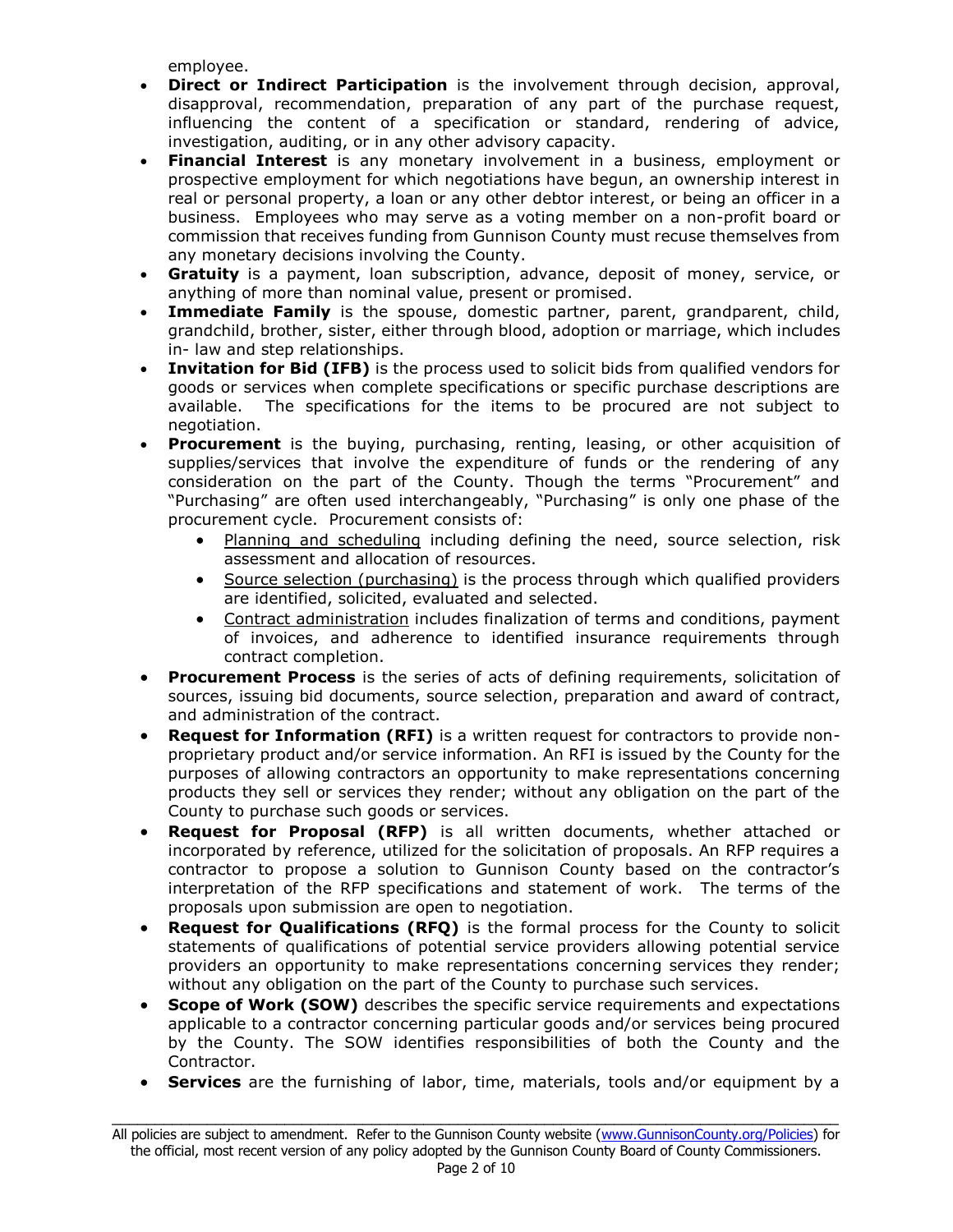contractor which involves the delivery of a specific end result related to the performance criteria in the contract.

- **Specification** is any description of the physical or functional characteristics or description of the unique nature of a product or service.
- **Surplus Property** is any County-owned property that is no longer functional (and is beyond repair), has been utilized for a period of time equal to its useful life, and/or is no longer of any use to any County department.

### **POLICY STATEMENTS**

### **General**

When the procurement involves the expenditure of State or Federal assistance, grants or contract funds, the procurement shall be conducted in accordance with any applicable local, State or Federal laws/regulations as they pertain to the State or Federal assistance, grant or contract funds.

The County is responsible for purchasing high-quality goods and services, at a reasonable cost and in a timely manner, through a competitive selection process.

The County is responsible for ensuring fair and equitable treatment of all persons involved in providing goods, services and/or construction to the County.

The County is responsible for maintaining an open and competitive environment for all qualified vendors where sellers have access to County business and where all procurement actions are conducted fairly and impartially in the best interest of Gunnison County.

Competitive sealed bids or competitive proposals shall be used to facilitate contracts with nongovernmental contractors for the purchase or lease of goods and services in accordance with the limitations described herein.

### **Ethical Standards**

All Gunnison County officials and employees must comply with the Standards of Conduct and the Code of Ethics contained in C.R.S. §24-18-101, et seq., the rules concerning interests in contracts contained in C.R.S. §24-18-201, and the ethics in government provisions applicable to County officials and employees contained in Article XXIX of the Colorado State Constitution. The Ethical Standards stated in this section are summaries of the statutory and constitutional requirements, and do not supersede the statutory and constitutional requirements. Any official or employee who has a question about whether a specific action is a violation of the Ethical Standards should review the applicable statutes and constitutional provisions cited in this section and/or consult with the County Attorney.

A Gunnison County official or employee shall not:

- Disclose or use confidential information acquired in the course of his or her official duties in order to further substantially his or her personal financial interests; or
- Accept a gift of substantial value or a substantial economic benefit tantamount to a gift of substantial value, as described in C.R.S. §24-18-104, including, without limitation, any gift with a value in excess of the amount of \$65.00, as such amount limitation may be adjusted for inflation pursuant to Section 3 of Article XXIX of the Colorado State Constitution.

A Gunnison County official or employee should not, within six months following the termination of his or her office or employment with Gunnison County, obtain employment in which he or she will take direct financial advantage, unavailable to others, of matters with which he or she was directly involved during his or her term of employment. These matters include rules, other than rules of general application, which he or she actively helped to formulate and applications, claims or contested cases in the consideration of which he or she

\_\_\_\_\_\_\_\_\_\_\_\_\_\_\_\_\_\_\_\_\_\_\_\_\_\_\_\_\_\_\_\_\_\_\_\_\_\_\_\_\_\_\_\_\_\_\_\_\_\_\_\_\_\_\_\_\_\_\_\_\_\_\_\_\_\_\_\_\_\_\_\_\_\_\_\_\_\_\_\_\_\_\_\_ All policies are subject to amendment. Refer to the Gunnison County website [\(www.GunnisonCounty.org/Policies\)](http://www.gunnisoncounty.org/Policies) for the official, most recent version of any policy adopted by the Gunnison County Board of County Commissioners.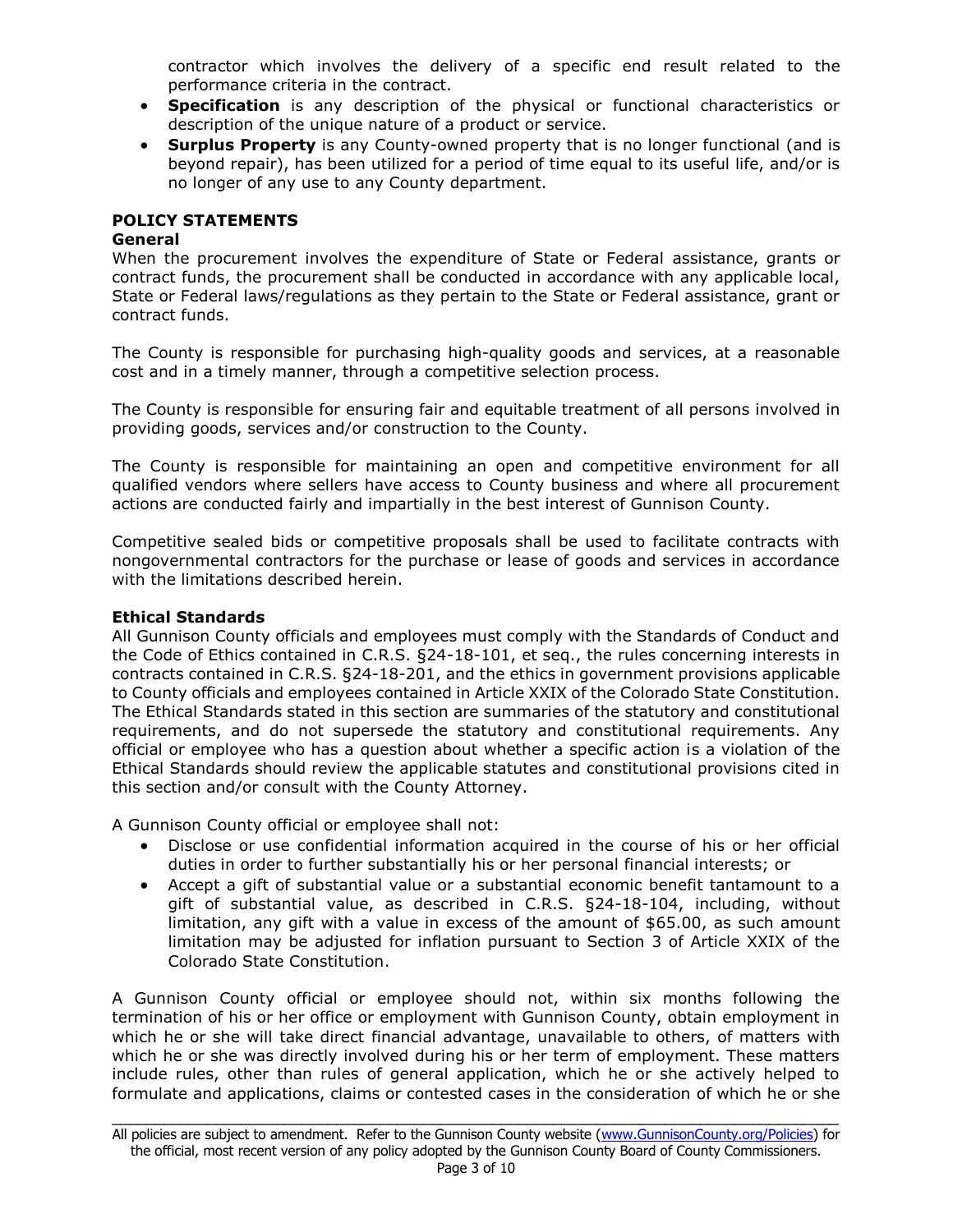was an active participant.

A Gunnison County official or employee should not perform an official act directly and substantially affecting a business or other undertaking to its economic detriment when he or she has a substantial financial interest in a competing firm or undertaking.

A Gunnison County official or employee is prohibited from assisting or enabling members of his or her immediate family in obtaining employment, a gift of substantial value, or an economic benefit tantamount to a gift or substantial value from a person whom the official or employee is in a position to reward with official action or has rewarded with official action in the past.

To the extent that violations of ethical standards of conduct constitute violations of State or Federal laws, sanctions shall be imposed as provided by law.

### **Vendor Requirements**

No bidder, vendor, potential supplier, contractor or subcontractor shall confer upon any public official or employee, participating in a procurement transaction, any payment, loan, subscription, advance, deposit of money, or service, either presented or promised.

All bidders, vendors, potential suppliers, contractors or subcontractors shall complete a disclosure of interest form to inform of any County Employees' personal interest in the respective procurement. Failure to make the required disclosure may result in disqualification, disbarment, suspension from bidding, rescission of contracts and/or other sanctions as appropriate.

No contractor or subcontractor shall give, demand or receive from any suppliers, subcontractors or competitors any bribe or kickback or anything of value in return for participation in a procurement transaction or agreeing not to compete in a transaction.

Architects or engineers contracted by the County may not directly or indirectly furnish building materials, supplies or equipment for any structure on which they are providing professional services, unless the provision has been formally included in the service contract.

### **Contemporaneous Employment Prohibited**

No County employee directly or indirectly involved in the County's procurement process shall engage in any outside employment or other activity that is a conflict of interest with the proper discharge of the employee's County office or position.

### **Conflict of Interest Waiver**

The County Manager, in consultation with the County Attorney, may grant a waiver from the above Employee Requirements provisions upon making a determination that:

- The conflict or financial interest has been disclosed;
- The employee will be able to perform their procurement function without actual or apparent bias or favoritism, and without a violation of State or Federal law; and
- The award will be in the best interests of Gunnison County.

### **Remedies and Consequences of Breach**

The value of anything transferred or received in a breach of ethical standards will be recoverable by the County from the recipient in accordance with due process requirements and existing law. Any employee involved in a breach of ethical standards may also be disciplined in accordance with Section 6 of the Gunnison County Employee Handbook.

### **Authority**

**Board of County Commissioners** – The Board of County Commissioners shall

\_\_\_\_\_\_\_\_\_\_\_\_\_\_\_\_\_\_\_\_\_\_\_\_\_\_\_\_\_\_\_\_\_\_\_\_\_\_\_\_\_\_\_\_\_\_\_\_\_\_\_\_\_\_\_\_\_\_\_\_\_\_\_\_\_\_\_\_\_\_\_\_\_\_\_\_\_\_\_\_\_\_\_\_ All policies are subject to amendment. Refer to the Gunnison County website [\(www.GunnisonCounty.org/Policies\)](http://www.gunnisoncounty.org/Policies) for the official, most recent version of any policy adopted by the Gunnison County Board of County Commissioners.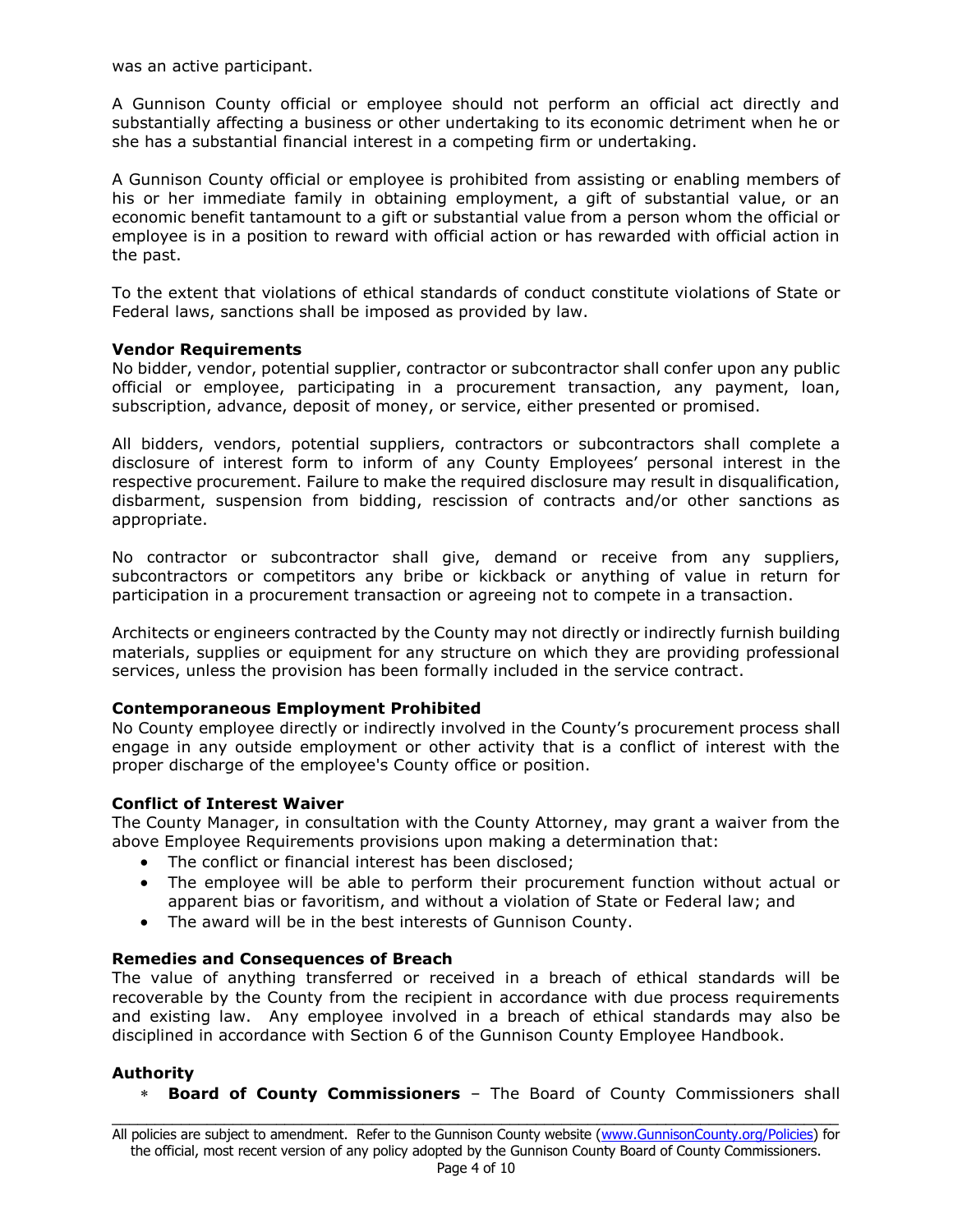establish the policy for all procurement conducted by Gunnison County government.

- **The County Manger** The County Manager is responsible for ensuring compliance with this Procurement Policy. Also, the Gunnison County Manager has contract execution authority as governed by Policy #1.2.1.2, Gunnison County Manager Contract-Execution Authority Policy.
- **Department Directors** Department directors shall be delegated purchasing authority and responsibility as set forth, and department directors may delegate purchasing authority to department staff as required.

### **Expenditure Approval and Source Selection Requirements**

The following table reflects expenditure approval and source selection requirements:

| <b>Expenditure Amount</b> | <b>Expenditure Approval Level</b> | <b>Source Selection</b>                                                                                          |
|---------------------------|-----------------------------------|------------------------------------------------------------------------------------------------------------------|
| Up to $$9,9991$           | Department Director               | No competitive IFB, RFI, RFP<br>and/or RFQ required.                                                             |
| $$10,000 - $135,000^2$    | <b>County Manager</b>             | Documented, competitive bid<br>from at least three (3) sources.<br>Exceptions may be individually<br>considered. |
| Greater than $$135,000^2$ | <b>BOCC</b>                       | Formal, advertised bid (IFB or<br>RFP).                                                                          |

- 1. Department Director purchasing/selection authority does not give them contracting/signatory authority. All normal contracting processes must be followed.
- 2. Policy 1.2.1.2 outlines the County Manager's contract-execution authority, which includes an automatic annual CPI adjustment. Therefore, the authority granted in Policy 1.2.1.2 will prevail in any conflict between the above maximum expenditure amount shown for the County Manager and the corresponding threshold for requiring BOCC approval.

# *Additional Table Notes:*

- *County staff will exercise due diligence to ensure competitive pricing for all purchases.*
- *All thresholds above are per total transaction cost not per item.*
- *Adequate current year budget appropriation required for all purchases.*
- *Expenditures involving County facilities including leases, rentals, maintenance, furniture, or vehicles must be coordinated with Facilities and/or, Fleet.*
- *Expenditures involving computer or phone equipment, hardware, software, peripherals, subscriptions, or professional services must be coordinated with IT Department.*
- *Expenditures involving insurance claim purchases or services must be coordinated with Finance, County Attorney and Facilities or Fleet Managers.*
- *Expenditures involving legal purchases or services require approval from the County Attorney.*
- *In all purchases, the bid or contract shall be awarded to the most responsive, responsible and best-value bidder, which may not necessarily be the lowest-price bidder being selected.*

# **Documented Competitive Bids or Competitive Source Selection**

In competitive bidding, the following may be required, as applicable:

- Instructions and information to bidders concerning the bid submission requirements, including the time and closing date, and the address of the office to which bids are to be delivered;
- The project description that includes the Specifications and/or Scope of Work (SOW)

\_\_\_\_\_\_\_\_\_\_\_\_\_\_\_\_\_\_\_\_\_\_\_\_\_\_\_\_\_\_\_\_\_\_\_\_\_\_\_\_\_\_\_\_\_\_\_\_\_\_\_\_\_\_\_\_\_\_\_\_\_\_\_\_\_\_\_\_\_\_\_\_\_\_\_\_\_\_\_\_\_\_\_\_ All policies are subject to amendment. Refer to the Gunnison County website [\(www.GunnisonCounty.org/Policies\)](http://www.gunnisoncounty.org/Policies) for the official, most recent version of any policy adopted by the Gunnison County Board of County Commissioners.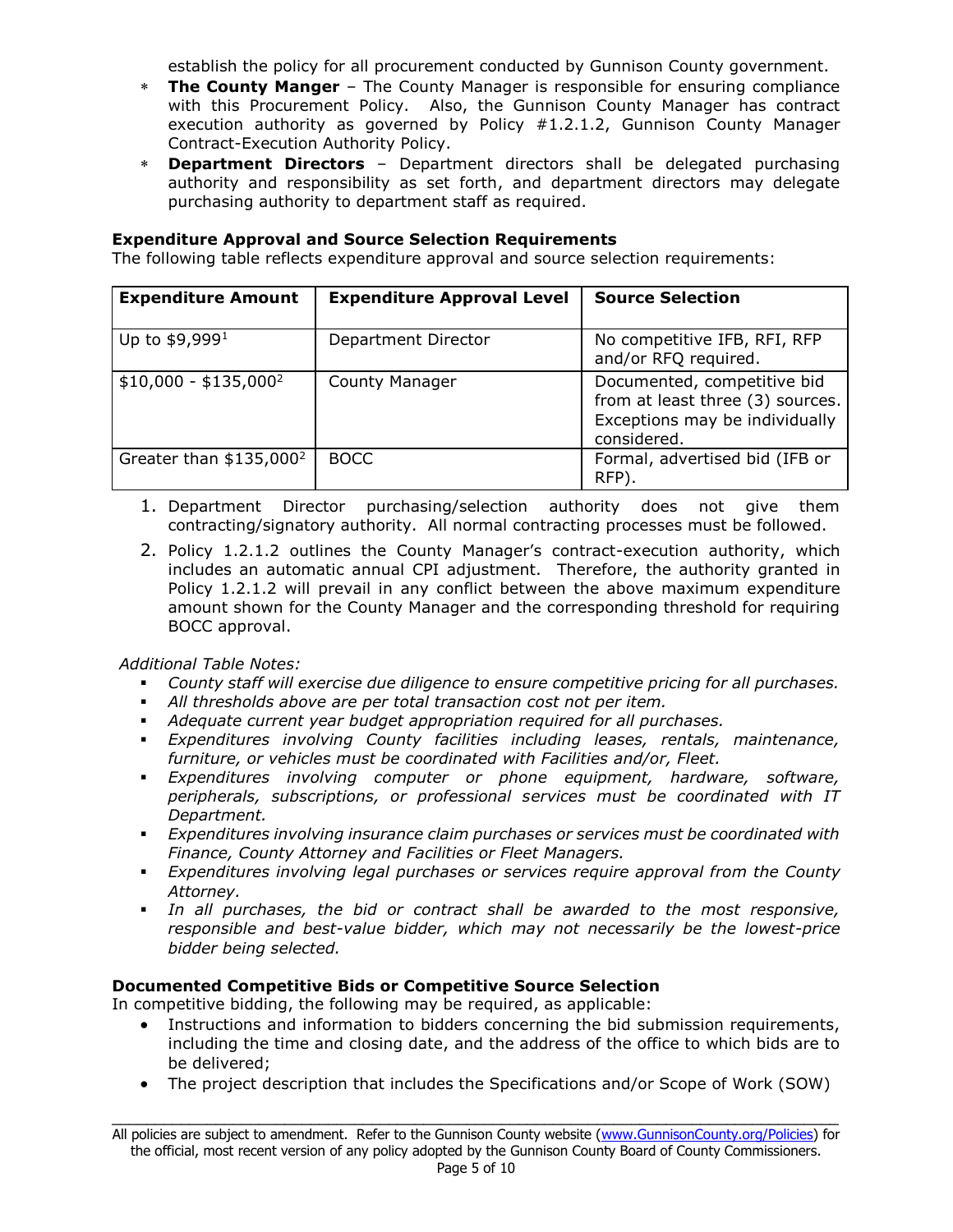and all drawings;

- The basis of award, delivery, or performance schedule, and inspection and acceptance requirements;
- The proposed contract and all standard clauses, conditions, and attachments, as may be amended upon consultation with the County Attorney;
- A schedule of all applicable deadlines and key dates; and
- C.R.S. §43-2-209 requires that proposed work on highways be advertised and that a formal competitive source selection process be conducted, for work requiring a contractor's bond.

### **Sole Source Procurements**

If a competitive process is required, a department director may recommend and the County Manager may approve the award of a contract without competition after conducting a good faith review of available sources. The department director of the requesting department, with the assistance from the Finance Director, if requested, may conduct negotiations, as appropriate, as to price, delivery, and other terms and conditions.

### **Invitation for Bid (IFB) Requirements**

The responsible department will prepare and publish an IFB solicitation package that shall, at minimum, include:

- Instructions and information to bidders concerning the bid submission requirements, including the time and closing date and the address of the office to which bids are to be delivered; and
- Accurate and thorough description of the Specifications and/or Scope of Work (SOW) and any drawings.

All bids shall be unconditionally accepted without alteration or corrections, except as specifically authorized elsewhere in these procedures. Bids shall be evaluated based on the requirements set forth in the IFB document which may include consideration for such factors as: inspection, standardization, testing, references, quality, price, workmanship, delivery, functionality, and suitability for a particular purpose. Potential suppliers responding to an IFB may be contacted by the department director or designee prior to award, for the purposes of obtaining clarification to assure a full understanding of, and conformance to, all IFB requirements.

# **Request for Proposal (RFP) Requirements**

The responsible department will prepare and publish an RFP solicitation package that shall, at minimum, include:

- Instructions and information to the proposer concerning proposal submission requirements, including the time and closing date and the address of the office to which proposals are to be delivered;
- Accurate and thorough description of the Specifications and/or Scope of Work (SOW), any drawings, and any insurance/bonding requirements;
- The evaluation factors and their relevant importance, and
- A schedule of all deadlines and key dates.

The source selection process for RFP's is the same as identified for IFB's and RFQ's with two (2) exceptions:

- The record that is prepared, containing information on the proposals received and other associated information, may or may not be disclosed until after award of the contract, depending on the County's best interests.
- The identity of competing suppliers, and the associated information derived from their RFP responses, may or may not be disclosed to any competing RFP respondent prior to award of the contract, depending on the County's best interests. After award of a

\_\_\_\_\_\_\_\_\_\_\_\_\_\_\_\_\_\_\_\_\_\_\_\_\_\_\_\_\_\_\_\_\_\_\_\_\_\_\_\_\_\_\_\_\_\_\_\_\_\_\_\_\_\_\_\_\_\_\_\_\_\_\_\_\_\_\_\_\_\_\_\_\_\_\_\_\_\_\_\_\_\_\_\_ All policies are subject to amendment. Refer to the Gunnison County website [\(www.GunnisonCounty.org/Policies\)](http://www.gunnisoncounty.org/Policies) for the official, most recent version of any policy adopted by the Gunnison County Board of County Commissioners.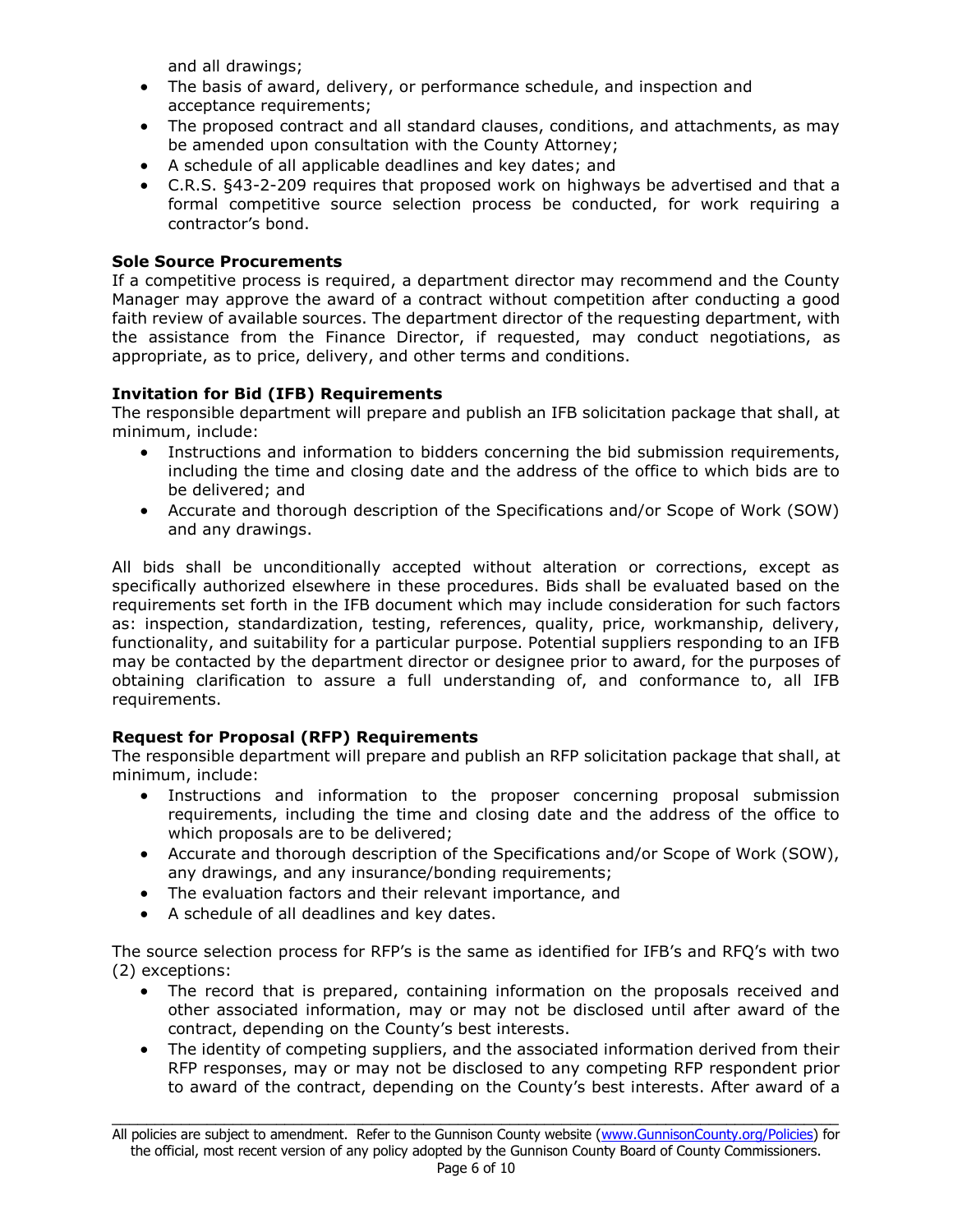contract, all information (with the exception of proprietary business and financial information) received from all vendors who responded to the RFP shall be considered public information and shall be available for public review upon request.

# **Request for Qualification (RFQ) Requirements**

The responsible department will prepare and publish an RFQ solicitation package that shall, at minimum, include:

• Instructions and information to the potential supplier concerning submission requirements, including the time and closing date and the address of the office to which responses are to be delivered.

# **Public Notice of RFP or RFQ**

In cases where an RFP or RFQ is used, adequate public notice of at least seven (7) days will be provided on the Gunnison County website to allow potential suppliers an opportunity to respond to the respective RFP or RFQ document. Public notices for construction work must be published fourteen (14) days prior to the RFP or RFQ closing date. Advertisement in additional publications or locations is optional.

### **Exceptions to Competitive Selection Requirements**

The following are exempt from competitive source selection:

- Notwithstanding any other provisions of this Gunnison County Procurement Policy, the County Manager may make, or authorize others to make, emergency procurements of goods or services up to the expenditure limit outlined in Policy #1.2.4.3.1, currently \$250,000, when there exists a threat to public health, welfare or safety, and/or the expenditure limit outlined in Policy  $#1.2.1.2$ , currently \$124,000, when there exists an urgent need to support the County's delivery of essential services and limit interruption of operations, and:
	- $\circ$  The emergency procurement is made with as much competition as is practical under the circumstances;
	- o Sufficient budgeted and appropriated funds are available; and
	- $\circ$  The emergency purchase is placed on the next regularly scheduled BOCC meeting for ratification.
- Advertisements placed in newspapers to meet obligations under Colorado Statutes concerning legal and/or public notices; or, for purposes of increasing public awareness of services.
- Governmental agency agreements that facilitate payments (or reimbursements) between Gunnison County and other agencies for which an appropriation was determined by budget hearings whether conveyed under contract, grant or other means, and whether or not Gunnison County receives goods, services, or other values there under*. (i.e., emergency search & rescues, cities, counties, public education institutions, etc.).*
- Mileage and personal reimbursements to County officials or employees or individuals for expenses paid out-of-pocket as stated in the Gunnison County Travel Policy.
- Dues, meetings, and miscellaneous travel expenses for seminars or conventions.
- Education and training fees paid for training of Gunnison County officials or employees.
- Expert witness and transcript services for the County Attorney or Sheriff.
- Licensed professionals such as attorneys, specialty engineers, surveyors and medical professionals.
- Intergovernmental Agreements and Memorandums of Understanding to receive specific services from other government entities.
- Goods or services that are available via prior awarded bid to a governmental entity in the State of Colorado.
- Utilization of State bid lists and pricing agreements to procure items already vetted through the State's process.

\_\_\_\_\_\_\_\_\_\_\_\_\_\_\_\_\_\_\_\_\_\_\_\_\_\_\_\_\_\_\_\_\_\_\_\_\_\_\_\_\_\_\_\_\_\_\_\_\_\_\_\_\_\_\_\_\_\_\_\_\_\_\_\_\_\_\_\_\_\_\_\_\_\_\_\_\_\_\_\_\_\_\_\_ All policies are subject to amendment. Refer to the Gunnison County website [\(www.GunnisonCounty.org/Policies\)](http://www.gunnisoncounty.org/Policies) for the official, most recent version of any policy adopted by the Gunnison County Board of County Commissioners.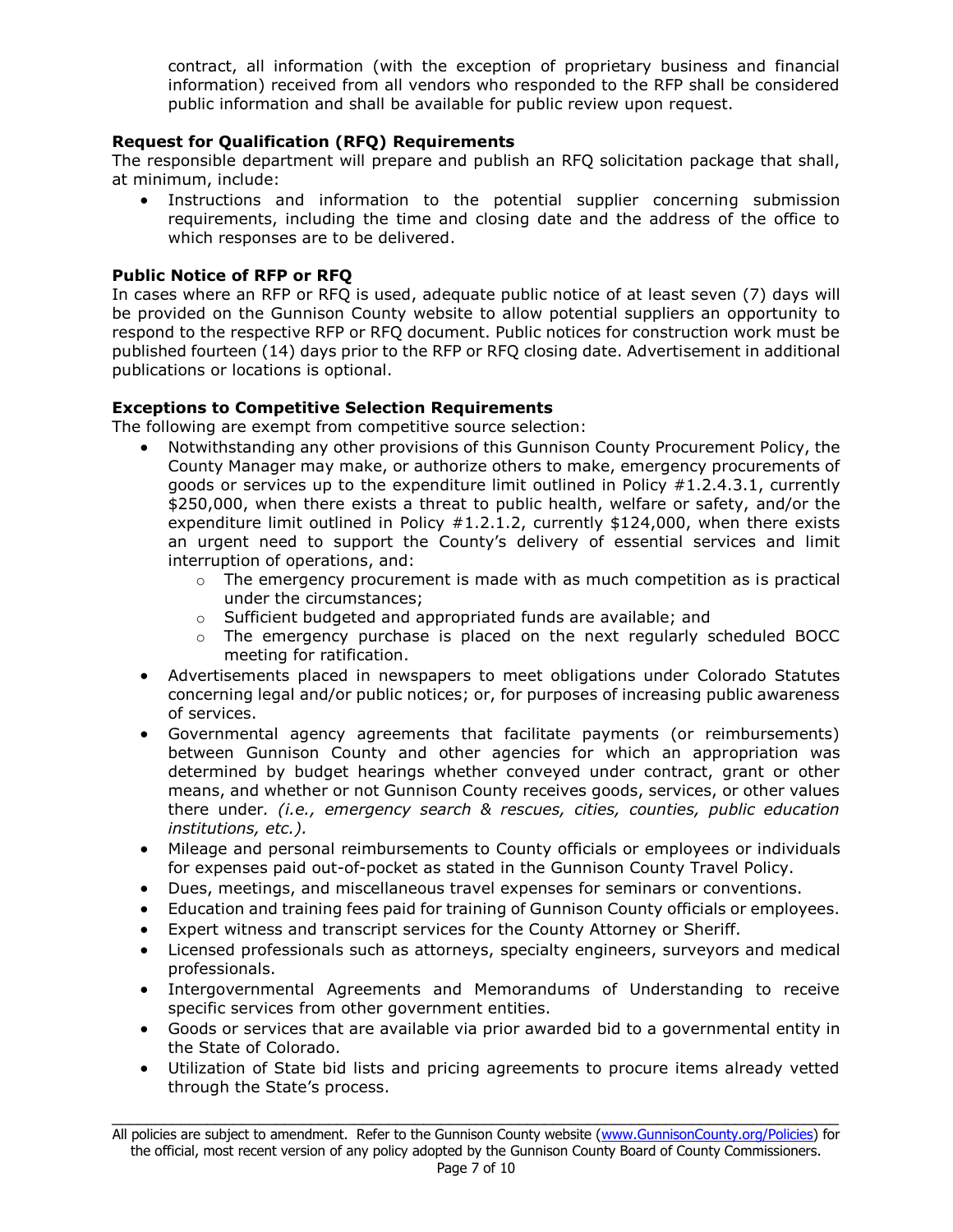### **Waiver of Competitive Source Selection Requirements**

Requirements outlined in these procedures may be waived by the County Manager when the same or similar supply or service has been put out to bid by Gunnison County (or other Government entities) within the last six (6) months.

The competitive source selection process may be waived by the County Manager upon a determination that the IFB or RFP requirements would cause undue delay or hardship for a County department, a delay that contributes to a public safety hazard, and/or such waiver is deemed to be in the best interest of Gunnison County.

### **Cancellation of IFB, RFP or RFQ**

An IFB, RFP, RFQ or other type of solicitation initiated by Gunnison County may be cancelled, or a solicitation response by a vendor may be rejected in whole or in part as specifically identified in the solicitation document or when it is in the best interest of Gunnison County. Each solicitation issued by Gunnison County shall state that the solicitation may be cancelled and that any response to a solicitation issued by Gunnison County may be rejected in whole or in part when in the best interest of Gunnison County.

### **Withdrawal of Bid**

Withdrawal of a bid by a supplier may be permitted (up to the time of award) if the supplier provides a written request to withdraw a bid or if the supplier submits written proof that clearly and convincingly demonstrates that an error was made within their bid.

### **Award of Contract**

Any contract or purchase order shall be awarded with reasonable promptness by appropriate notice to the most responsive, responsible and best-value bidder, which may not necessarily be the lowest-price bidder being selected. In the event that all bids received exceed available funds, the department director is authorized, in situations where time or economic considerations preclude the re-solicitation of bids, to attempt to negotiate an adjustment of the price and/or the Scope of Work with one or more of the bidders.

### **Bid Protests, Claims, Remedies, and Non-responsibility**

Any bidder, submitter of a proposal, or contractor who is aggrieved in connection with the solicitation or award of a contract may protest. Protestors shall initially seek resolution of their complaints with Gunnison County. A protest with respect to an IFB, RFP or RFQ shall be submitted in writing prior to the opening of solicitations or the closing date of solicitations, unless the aggrieved person did not know and should not have known of the facts giving rise to such protest prior to bid opening or the closing date of proposals.

The protest shall be submitted in writing to Gunnison County within seven (7) business days after such aggrieved person knows or should have known of the facts giving rise thereto. In the event of a timely protest, Gunnison County shall call the matter to the County Manager's attention immediately and ask for a determination of whether it is necessary to delay or to go forward on the project despite the objection.

If prior to or after the bid opening or the closing date for receipt of proposals, it is determined that a solicitation is in violation of State or Federal law, the solicitation or proposed award shall be cancelled or revised to comply with applicable law.

### **Brand Name or Equal Specification**

Because the use of a brand name specification is restrictive, it may only be used when the brand name will satisfy the County's needs, and:

- No other design, performance specification or qualified product list is available;
- Time does not permit the preparation of another form of product description;

\_\_\_\_\_\_\_\_\_\_\_\_\_\_\_\_\_\_\_\_\_\_\_\_\_\_\_\_\_\_\_\_\_\_\_\_\_\_\_\_\_\_\_\_\_\_\_\_\_\_\_\_\_\_\_\_\_\_\_\_\_\_\_\_\_\_\_\_\_\_\_\_\_\_\_\_\_\_\_\_\_\_\_\_ All policies are subject to amendment. Refer to the Gunnison County website [\(www.GunnisonCounty.org/Policies\)](http://www.gunnisoncounty.org/Policies) for the official, most recent version of any policy adopted by the Gunnison County Board of County Commissioners.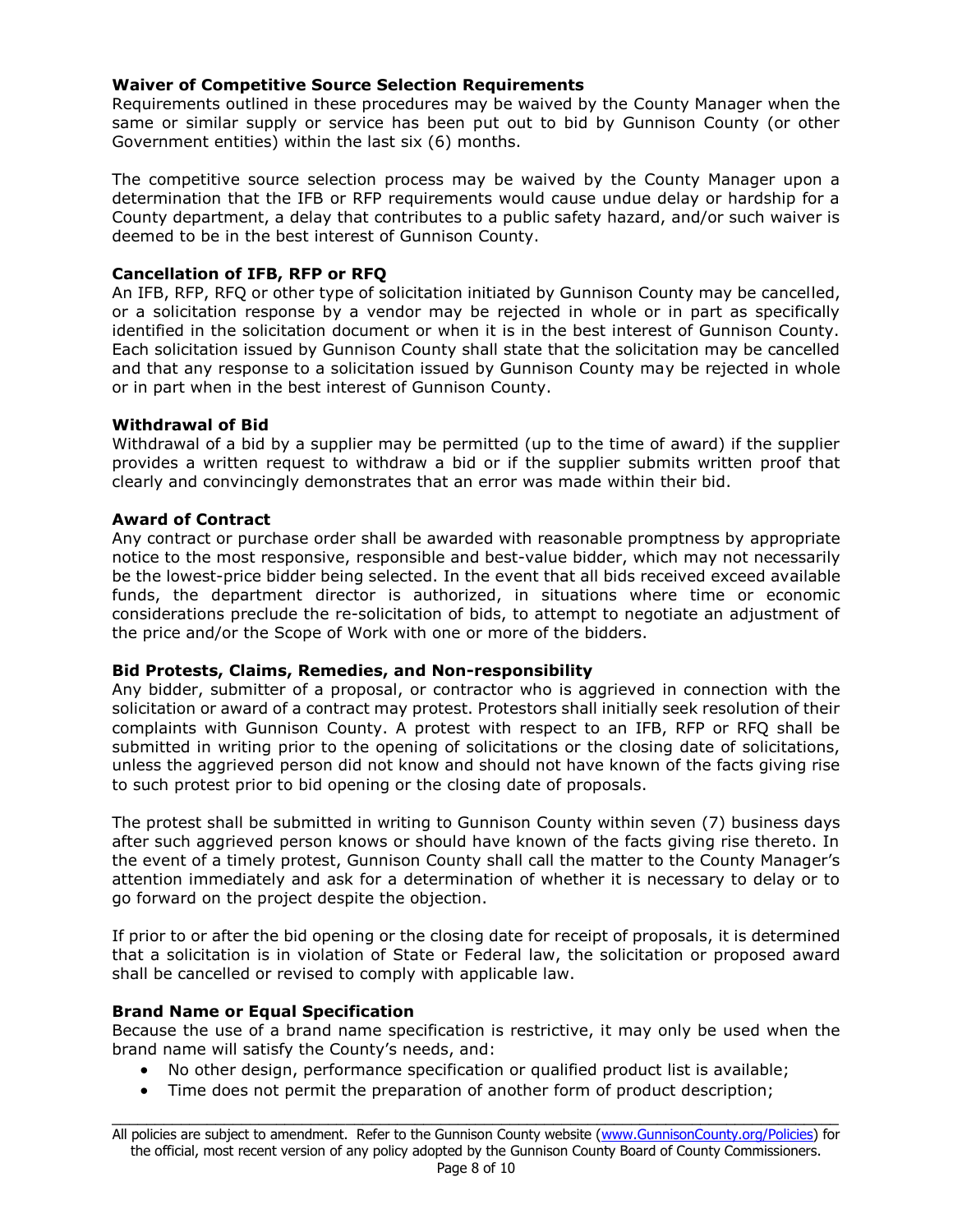- The nature of the product or the nature of Gunnison County's requirements makes use of brand name or equal specification suitable for the procurement; or
- It is in Gunnison County's best interest due to compatibility with existing products.

# **Non-restrictive Use of Brand Name or Equal Specification**

When a brand name or equal specification is used in a bid document, the bid document shall include language that the use of a brand name is for the purpose of describing the standard of quality, performance and characteristics desired and is not intended to limit or restrict competition.

# **Contract Administration**

All contracts and agreements must include the County's standard contractual terms as approved by the County Attorney. Contracts or agreements that incur liability for the County must include evidence of insurance and be approved by the County Attorney.

Annual contracts may include extensions. Multi-year contracts may also be approved, but they are subject to annual appropriation.

### **Professional Service Contracts**

Professional Services Contracts, including the initial term and all available extension options, may be approved by the County Manager. Exceptions to Professional Services Contract terms:

- Long-term agreements with other government entities
- Licensing agreements
- As agreed to by the County Manager

### **Change Orders to Professional Services and Capital Construction Contracts**

Professional Services and construction contracts shall contain a defined procedure to document any change to the Scope of Work. The Gunnison County Contract Administrator identified in the contract shall be responsible for documenting the change and any resulting changes in the contract value. Contracts shall contain instructions which define the manner in which changes are documented.

The contract's identified Gunnison County Contract Administrator shall have full authority to initiate and approve changes that decrease the scope of work and/or the contract price.

The contract's identified Gunnison County Contract Administrator may incorporate changes that increase the scope of work and/or the contract price if the proposed change results in a total contract value of no more than \$49,999. Changes that increase the total contract value to \$50,000 or more must be preapproved by either the County Manager or, if the change exceeds the County Manager's contracting authority, the BOCC.

### **Contract Claims**

All claims by a contractor against Gunnison County relating to a supply contract, except bid protests, shall be submitted in writing to the County Manager for a decision. The contractor may request a conference with the County Manager on the claim. Claims include, without limitation, disputes arising under a supply contract and those based upon breach of contract, mistake, misrepresentation, or other cause for contract modification or cancellation.

### **Authority to Settle Bid Protests and Contract Claims**

The Gunnison County Manager is authorized to settle any protest regarding the solicitation or award of a Gunnison County supply contract, or any claim arising out of the performance of a Gunnison County supply contract.

\_\_\_\_\_\_\_\_\_\_\_\_\_\_\_\_\_\_\_\_\_\_\_\_\_\_\_\_\_\_\_\_\_\_\_\_\_\_\_\_\_\_\_\_\_\_\_\_\_\_\_\_\_\_\_\_\_\_\_\_\_\_\_\_\_\_\_\_\_\_\_\_\_\_\_\_\_\_\_\_\_\_\_\_ The Gunnison County Manager will review the contract claim and a written decision shall be

All policies are subject to amendment. Refer to the Gunnison County website [\(www.GunnisonCounty.org/Policies\)](http://www.gunnisoncounty.org/Policies) for the official, most recent version of any policy adopted by the Gunnison County Board of County Commissioners. Page 9 of 10